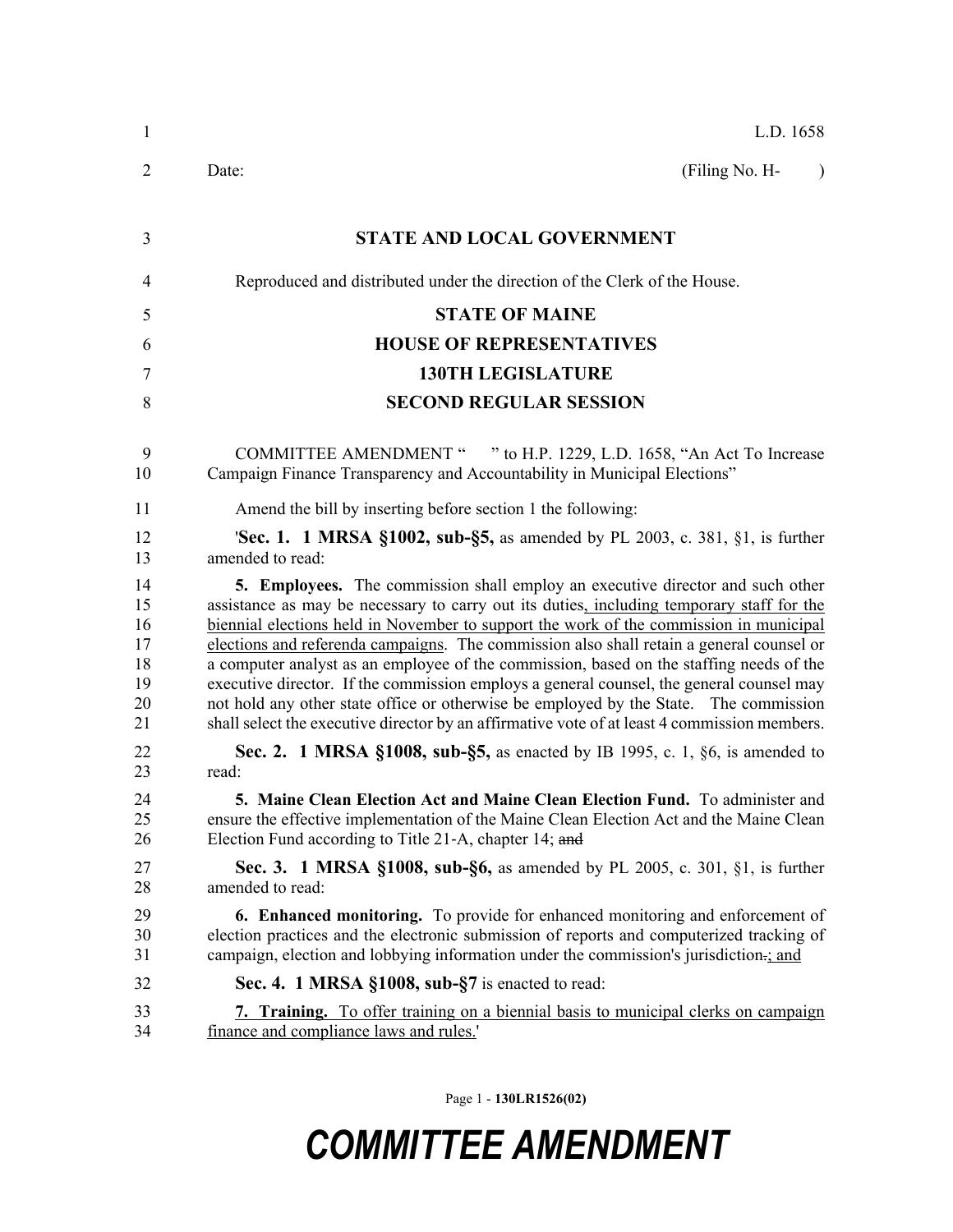| 1              | Amend the bill in section 1 in subsection 3 in the 2nd line (page 1, line 5 in L.D.) by       |
|----------------|-----------------------------------------------------------------------------------------------|
| $\overline{2}$ | striking out the following: "50,000" and inserting the following: '30,000'                    |
| 3              | Amend the bill in section 1 in subsection 3 in the 4th line (page 1, line 7 in L.D.) by       |
| 4              | striking out the following: " $50,000$ " and inserting the following: ' $30,000$ '            |
| 5              | Amend the bill in section 1 in subsection 3 in the 12th line (page 1, line 15 in L.D.) by     |
| 6              | striking out the following: "50,000" and inserting the following: '30,000'                    |
| 7              | Amend the bill in section 3 in subsection 4 in paragraph A in the first line (page 1, line    |
| 8              | 34 in L.D.) by striking out the following: "50,000" and inserting the following: '30,000'     |
| 9              | Amend the bill in section 3 in subsection 4 in paragraph A in the 5th line (page 1, line      |
| 10             | 38 in L.D.) by striking out the following: "50,000" and inserting the following: '30,000'     |
| 11             | Amend the bill in section 4 in subsection 3-A in the 2nd line (page 2, line 13 in L.D.)       |
| 12             | by striking out the following: " $50,000$ " and inserting the following: ' $30,000$ '         |
| 13             | Amend the bill in section 4 in subsection 3-A in the 4th line (page 2, line 15 in L.D.)       |
| 14             | by striking out the following: " $50,000$ " and inserting the following: ' $30,000$ '         |
| 15             | Amend the bill in section 4 in subsection 3-A in paragraph C in the 4th line (page 2,         |
| 16             | line 33 in L.D.) by striking out the following: "24 hours" and inserting the following: '24   |
| 17             | hours 2 business days'                                                                        |
| 18             | Amend the bill in section 5 in subsection 8 in the last line (page 3, line 22 in L.D.) by     |
| 19             | striking out the following: "24 hours" and inserting the following: '2 business days'         |
| 20             | Amend the bill in section 6 in subsection 4 in the 4th line (page 3, line 28 in L.D.) by      |
| 21             | striking out the following: " $50,000$ " and inserting the following: ' $30,000$ '            |
| 22             | Amend the bill in section 6 in subsection 4 in the 6th line (page 3, line 30 in L.D.) by      |
| 23             | striking out the following: "24 hours" and inserting the following: '2 business days'         |
| 24             | Amend the bill by striking out all of section 8 and inserting the following:                  |
| 25             | <b>Sec. 8. 21-A MRSA §1053-A,</b> as amended by PL 2021, c. 217, §5, is further               |
| 26             | amended to read:                                                                              |
| 27             | §1053-A. Municipal elections                                                                  |
| 28             | If an organization qualifies as a committee under section 1052, subsection 2 and that         |
| 29             | organization receives contributions or makes expenditures to influence a municipal            |
| 30             | campaign in towns or cities with a population of 15,000 or more, that organization must       |
| 31             | register and file reports with the municipal clerk as required by Title 30-A, section 2502.   |
| 32             | The reports must be filed in accordance with the reporting schedule in section 1059 and       |
| 33             | must contain the information listed in section 1060. A committee registered with the          |
| 34             | commission and that receives contributions or makes expenditures relating to a municipal      |
| 35             | election shall file a copy of the report containing such contributions or expenditures with   |
| 36             | the clerk in the subject municipality. The commission retains the sole authority to prescribe |
| 37             | the content of all reporting forms. The commission does not have responsibility to oversee    |
| 38             | is responsible for the oversight of the filing of registrations or campaign finance reports   |
| 39             | relating to municipal campaigns in a town or city with a population of 30,000 or more. If     |
| 40             | a municipal clerk becomes aware of a potential violation of this subchapter that the clerk    |
| 41             | considers to be substantial, the clerk may shall refer the matter to the commission for       |
| 42             | enforcement. The commission may conduct an investigation if the information referred by       |

Page 2 - **130LR1526(02)**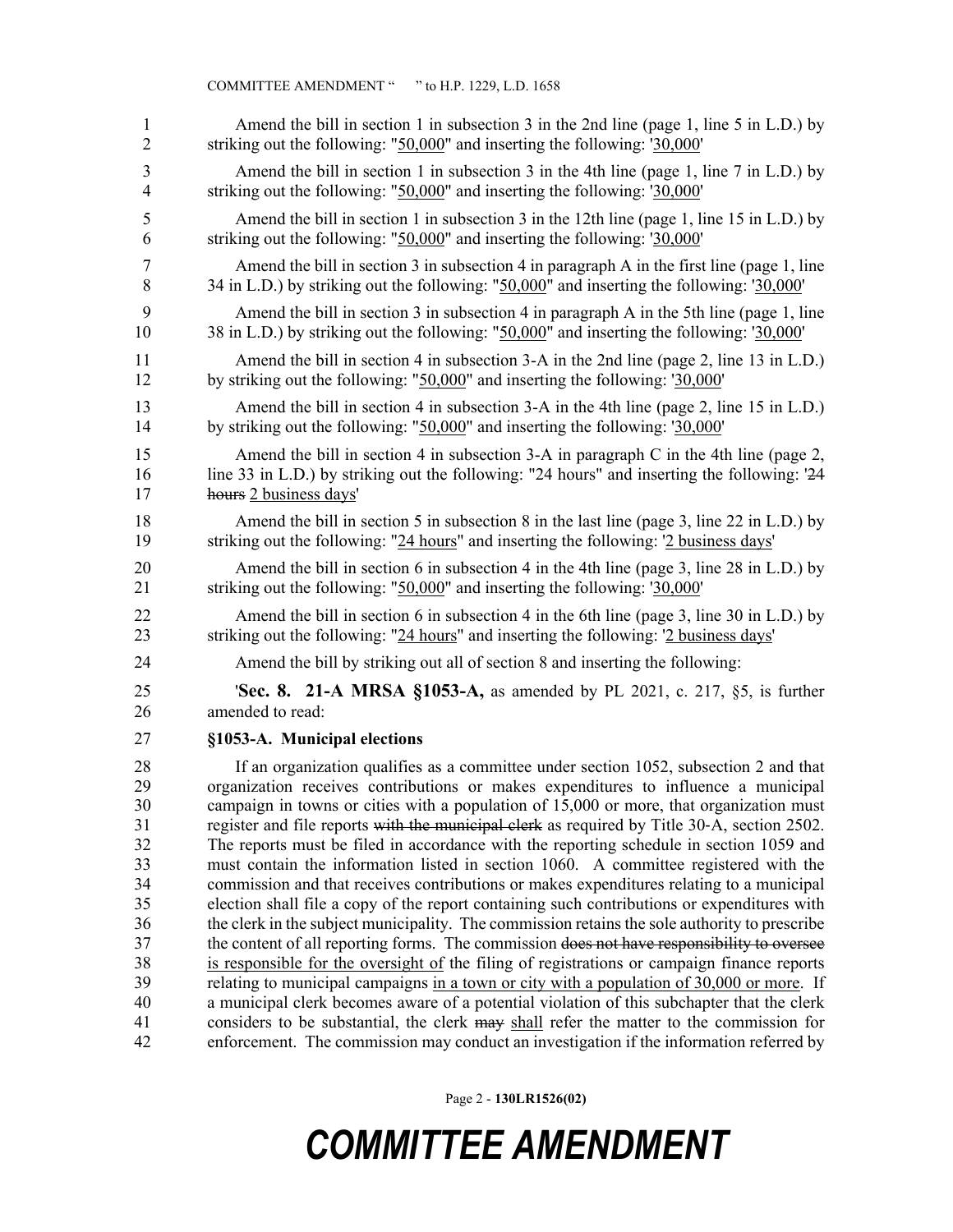| 1              | the municipal clerk shows sufficient grounds for believing that a violation may have           |
|----------------|------------------------------------------------------------------------------------------------|
| 2              | occurred. After conducting the investigation, if the commission determines that a violation    |
| 3              | of this subchapter has occurred, the commission may assess penalties provided in this          |
| $\overline{4}$ | subchapter.'                                                                                   |
| 5              | Amend the bill in section 9 in subsection 1 in the 3rd line (page 5, line 1 in L.D.) by        |
| 6              | striking out the following: " $50,000$ " and inserting the following: ' $30,000$ '             |
| 7              | Amend the bill in section 9 in subsection 1 in the 5th line (page 5, line 3 in L.D.) by        |
| 8              | striking out the following: "50,000" and inserting the following: '30,000'                     |
| 9              | Amend the bill in section 10 in subsection 2 in the 2nd line (page 5, line 14 in L.D.) by      |
| 10             | striking out the following: " $50,000$ " and inserting the following: ' $30,000$ '             |
| 11             | Amend the bill in section 10 in subsection 2 in the 6th line (page 5, line 18 in L.D.) by      |
| 12             | striking out the following: "50,000" and inserting the following: '30,000'                     |
| 13             | Amend the bill in section 11 in subsection 4 in the 2nd line (page 5, line 27 in L.D.) by      |
| 14             | striking out the following: " $50,000$ " and inserting the following: ' $30,000$ '             |
| 15             | Amend the bill in section 11 in subsection 4 in the 3rd line (page 5, line 28 in L.D.) by      |
| 16             | striking out the following: "24 hours" and inserting the following: '2 business days'          |
| 17             | Amend the bill by inserting after section 11 the following:                                    |
| 18             | <b>Sec. 12. Appropriations and allocations.</b> The following appropriations and               |
| 19             | allocations are made.                                                                          |
| 20             | ETHICS AND ELECTION PRACTICES, COMMISSION ON GOVERNMENTAL                                      |
| 21             | <b>Governmental Ethics and Election Practices - Commission on 0414</b>                         |
| 22             | Initiative: Provides funding for software upgrades to the campaign finance reporting system    |
| 23             | to include reporting from municipal candidates and political action committees.                |
| 24<br>25<br>26 | <b>GENERAL FUND</b><br>2021-22<br>2022-23<br>All Other<br>\$0<br>\$1,000,000                   |
| 27             | \$1,000,000<br><b>GENERAL FUND TOTAL</b><br>\$0                                                |
| 28             |                                                                                                |
| 29             | Amend the bill by relettering or renumbering any nonconsecutive Part letter or section         |
| 30             | number to read consecutively.                                                                  |
| 31             | <b>SUMMARY</b>                                                                                 |
| 32             | This amendment lowers the threshold for the involvement of the Commission on                   |
| 33             | Governmental Ethics and Election Practices in municipal elections and referenda                |
| 34             | campaigns from towns with 50,000 or more residents to towns with 30,000 or more                |
| 35             | residents. It increases the time frame for posting of campaign finance reports by a            |
| 36             | municipality from 24 hours to 2 business days. It requires the commission to offer a           |
| 37             | training for municipal clerks every other year and to hire temporary staff during the biennial |

elections in November. 38

Page 3 - **130LR1526(02)**